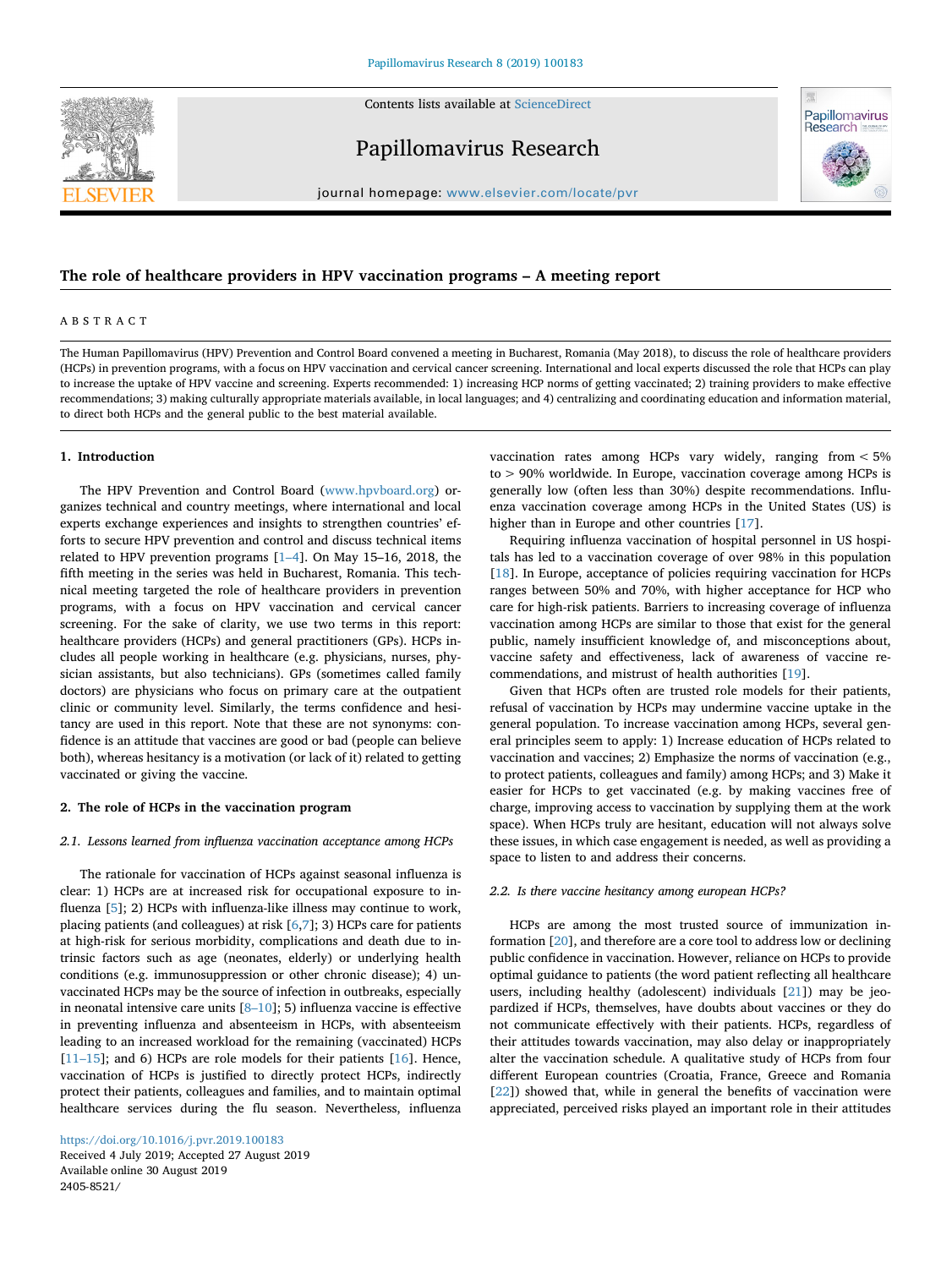towards vaccination. Concerns about possible side-effects, especially for vaccines proposed for addition to the national immunization program (such as HPV vaccine in Romania) were also raised, together with questions about HCP's responsibility for these side-effects if they should occur in their patients. Furthermore, the study found that HCPs sometimes mistrust pharmaceutical companies, and, albeit less frequently, health authorities, especially in France and Greece. While some HCPs see it as their role to respond to hesitancy and influence the patients' decision, others feel they should remain neutral, and leave it to the patients to decide. In general, HCPs felt that vaccine confidence could be improved by providing more information to HCPs and their patients (e.g., on side-effects), provider training (e.g., communication skills), as well as stricter legislation (vaccination requirements, action against vaccine-hesitant HCPs). Finally, it is clear from the study of these four different countries [\[22](#page-7-8)], that while some elements appear across all countries, most issues are country- and context-specific.

## *2.3. The role of HCPs in measles control and prevention in Bulgaria*

During the 2009–2011 measles outbreak in Bulgaria, 90% of cases occurred in the Roma population as a result of the accumulation of a large susceptible population due to low measles-mumps-rubella (MMR) vaccine coverage [\[23](#page-7-9)]. Between April 2009 and December 2010, 188,700 MMR vaccine doses were administered free of charge through the routine immunization system and special outreach teams in collaboration with Roma health mediators (HMs), to specifically target Roma communities. The HMs played a vital role in the success of this campaign, which started in 2009 in the affected regions for persons of Roma ethnicity and was extended to a national level, targeting persons aged 13 months to 20 years who had not received two MMR vaccine doses. From March 2010, persons aged 30 years and older who had not received two MMR doses were targeted. HCPs were offered a dose of MMR, regardless of their immunization status or age.

This outbreak helped develop and strengthen national and local vaccination activities through enhanced collaboration between HCPs and Roma organizations with the aim of improving the Roma community's integration into the healthcare system [[24\]](#page-7-10). Bulgaria was one of the first countries in the WHO EURO region to test the Guide to Tailoring Immunization Programs (TIP) [\[25](#page-7-11)]. Bulgaria participated in the European Centre for Disease Prevention and Control (ECDC) and World Health Communication Associates (WHCA) project "Let's talk about protection: an ECDC Action Guide to enhance childhood vaccination uptake", aiming to coordinate a group of experts to develop content for an Action Guide on childhood immunization and different vaccines, with a special focus on MMR vaccine, targeting health professionals, parents/grandparents, underserved/poorly served population and media. WHCA helped ECDC to facilitate the dissemination of the Bulgarian version of the childhood vaccine uptake communication action guide, by health care providers in selected communities in Bulgaria as a central part of a pilot project initiative to increase MMR vaccination uptake by underserved population groups.

A practical vaccination guide, adapted to the context in Bulgaria, was published and distributed for use by HCPs and HMs [[26\]](#page-7-12).

#### *2.4. Should we monitor HCPs' attitudes towards vaccination?*

Currently, limited activities are undertaken to try to understand and measure HCPs' concerns about vaccines and immunization across countries. The Vaccine Confidence Project's "2018 State of Vaccine Confidence in the EU" report provides a clear correlation between HCPs' attitudes regarding vaccination and those of their patients [\[27](#page-7-13)]. Patients trust HCPs, so if HCPs do not appear knowledgeable about the pros and cons of the vaccine and confident in their recommendation, the patients may opt to look for other, potentially less accurate, sources.

Optimally, measurement of vaccine confidence among HCPs should be introduced into vaccination surveillance systems, together with the collection of vaccine safety and effectiveness data. Ideally, assessment of HCPs vaccine confidence could be achieved via routine periodic surveys, respecting the country-specific context. To maximize response rate, surveys would need to balance open-ended (non-leading) data collection with data collection tools that take minimal time and are easy to complete. An important objective would be to identify the existence of, and reasons for, vaccine confidence in HCPs, as well as in the general public.

While vaccine confidence among HCPs may be an important indicator of vaccine confidence in the general population, other important measurements include provider behavior (recommendation) and patient behavior (how often patients who want to delay or refuse vaccination are encountered). Surveillance should also include HCPs' reactions to parent hesitancy, e.g., how do HCPs follow-up with parents who refuse a vaccine for their child? Further, it is important to identify the questions HCPs may have about vaccination or about parent's and patient's concerns, to be able to address them appropriately. Finally, HCPs are no longer the only information source related to vaccination and, as such, may be challenged by patients with information from other, perhaps less reliable, sources [\[28](#page-7-14)[,29](#page-7-15)].

Education of HCPs related to vaccination and communication is essential to permit them to provide appropriate, accurate information to parents.

## **3. The role of HCPs in implementing and expanding coverage of HPV vaccination: country examples**

# *3.1. Bulgaria: the role of health mediators in reaching the roma population*

The Bulgarian National Network of Health Mediators was established in 2007 to represent more than 200 HMs working in the field, among the most marginalized people. Continuing education on immunizations is provided to members via regional and national meetings. The HMs connect the GPs and the Regional Health Inspectorate to the Roma community, actively searching for under-vaccinated children. For example, during the measles epidemic in 2010, HMs, teaming up with the Regional Health Inspections, managed to vaccinate more than 188,000 children. Similarly, the HPV prevention program is only successful in regions where Regional Health Inspectorate, GPs and HMs work closely together. In the Roma communities, HMs generally do not encounter anti-vaccine sentiments, but challenges occur due to a lack of information, poor communication, and access to GPs.

### *3.2. Scotland: school immunization teams and the HPV program*

The Scottish HPV immunization program started in September 2008, as a school-based program targeting 12- and 13-year-old girls, although a catch-up program for girls under 18 years old ran for three years. For the first four years the bivalent vaccine was used and from 2012, the programme changed to the quadrivalent vaccine. Vaccine uptake in the routine population was high, with around 90% of eligible girls receiving all doses ([Fig. 1\)](#page-2-0), whereas uptake in the catch-up population was much lower, around 65% receiving all doses [[30\]](#page-7-16).

These high routine vaccination rates with the bivalent HPV vaccine led to a large reduction in prevalence of HPV vaccine types 16/18 (from 30% to 4.5%), and in HPV types 31/33/45 (from 14.2% to 2.6%), whereas no impact was seen on other HPV types [[30\]](#page-7-16). In recent years, the role of school nurses in immunization has been taken over by dedicated school immunization teams. These teams send out letters to the schools in May with suggested vaccination dates, distribute consent forms and information leaflets to schools in mid-November, and hold HPV vaccination sessions between January and March. They have time to establish and maintain a relationship with schools and parents, and to increase awareness and understanding amongst girls. Vaccine uptake rates have remained high, despite some growth in anti-vaccine sentiment, and attempts at coordinated anti-HPV campaigns [[31\]](#page-7-17).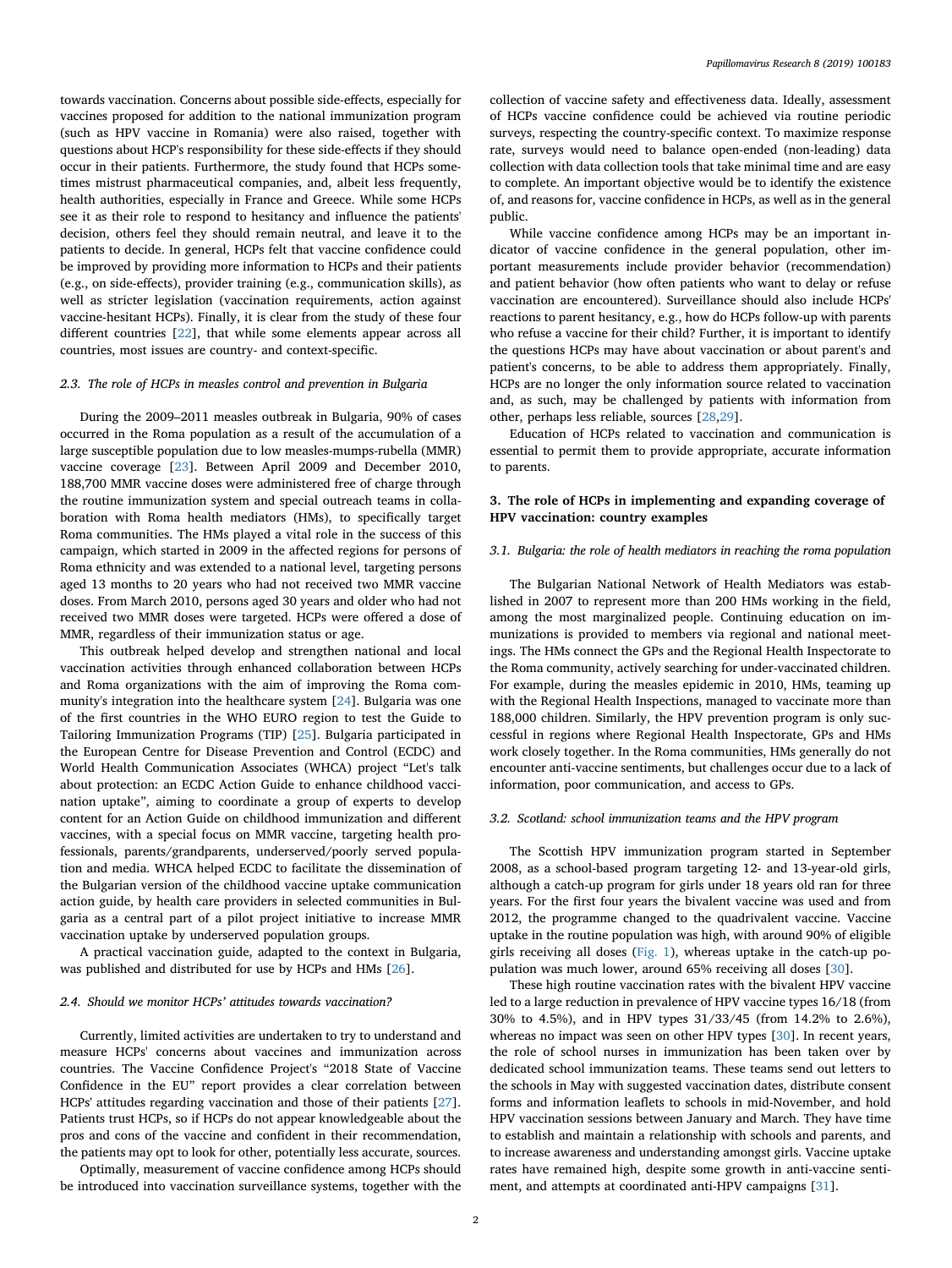<span id="page-2-0"></span>

**Fig. 1.** Uptake of completed course of HPV immunizations by the end of school years 2009/10 to 2017/18 in Scotland (source [\[29\]](#page-7-15)).

## *3.3. France: the role of HCPs in vaccination*

Recent work has shown that France had the lowest vaccine confidence in Europe [[32,](#page-7-18)[33](#page-7-19)]. However, French health barometer data, which is based on telephone surveys, show that this low confidence bottomed out in 2010, and has gone up again, although it has not reached the pre-2010 level. A study has shown that people who trust the health care system and health professionals were more likely to have been vaccinated [[34\]](#page-7-20). Furthermore, those who were advised by HCPs to be vaccinated showed the intention to do so [[34\]](#page-7-20). An HCP recommendation, together with subjective norms, had the strongest association with self-reported vaccination.

Vaccine confidence in France may be influenced by several trends: 1) a general, increasing feeling of distrust toward governmental institutions and, in particular, distrust of public health authorities; 2) the rise of complementary and alternative medicines that promote the utilization of "natural" means to tackle diseases, to the exclusions of vaccines; 3) the impact of (non-evidence-based, anti-vaccine) information amplified through social media, and 4) the indifference of global leaders to act upon these trends. The combination of these phenomena may have facilitated the rapid propagation of incorrect or suspicious information, which may have affected acceptance of some vaccines.

### *3.4. Flanders (Belgium): training of medical students and vaccinators*

At the University of Antwerp, medical students come across vaccinerelated topics throughout their curriculum, with applied training on syringe and needle use in Bachelor year 1; an introduction to vaccinology, including skills training in Bachelor year 2; and a one-week module on vaccinology in Bachelor year 3. In year 7, the first year of GP training, a case-based update on vaccinology is provided. Training is not restricted to medical students; a 12-h module on vaccinology is also provided to pharmacy students. At the European level, together with other universities, a two-year educational Master program has been developed (EU-LIVE master course $^1$  $^1$ ). As a less intensive alternative, a teaching week on infectious diseases and vaccines is organized at four European universities, combined with a summer school program in Paris (EU-IDEAL-course<sup>[2](#page-2-2)</sup>).

The University of Antwerp also organizes a Summer School on Vaccinology course<sup>[3](#page-2-3)</sup> for students, including topics on immunology, public health, infectious diseases, vaccines, immunization programs, vaccine safety communication with practical training on how to vaccinate. Finally, the University of Antwerp – with the support of the Flemish Health Agency - organizes a yearly Valentine Vaccination Symposium<sup>4</sup> for vaccinators (doctors and nurses) with scientific presentations covering current vaccination topics relevant to the healthcare sector. In 15 years, the symposium has grown from less than 100 to over 500 participants. To keep the topics as up-to-date as possible, questions are requested from participants beforehand, and answered during the symposium by an expert panel.

#### *3.5. Flanders (Belgium): the flemish vaccination board*

In Belgium, the inclusion of vaccines into the vaccination program is based upon recommendations of the (federal) national immunization technical advisory group. However, public health prevention efforts are a regional responsibility and duty. In Flanders, vaccination advice is provided by the Flemish Vaccination Board, which consists of members representing all professionals involved in vaccination and academics. The Vaccination Board advises about the implementation of the vaccination program, about communication and vaccination campaigns and prepares common communications about vaccinations. In case of a potential crisis, the Vaccination Board provides pro-active communication (in one voice) to vaccinators and the Minister of Health.

#### *3.6. Colombia: the role of the HCP/specialist after a mass psychogenic event*

Although several key epidemiological studies on the relationship between HPV and cervical cancer and phase 3 efficacy trials of the HPV vaccines were conducted in Colombia [[35–40\]](#page-7-21), at the time of HPV vaccine introduction, confusion about the vaccine was high among both

<span id="page-2-2"></span><sup>2</sup> <https://www.ideal-program.com/i3dc.html>.

<span id="page-2-3"></span><sup>3</sup> [https://www.uantwerpen.be/en/summer-schools/vaccinology/.](https://www.uantwerpen.be/en/summer-schools/vaccinology/)

<span id="page-2-4"></span><sup>4</sup> [https://www.uantwerpen.be/nl/onderzoeksgroep/cev/valentijn](https://www.uantwerpen.be/nl/onderzoeksgroep/cev/valentijn-vaccinatie/)[vaccinatie/](https://www.uantwerpen.be/nl/onderzoeksgroep/cev/valentijn-vaccinatie/).

<span id="page-2-1"></span><sup>1</sup> <http://live.univ-lyon1.fr/>.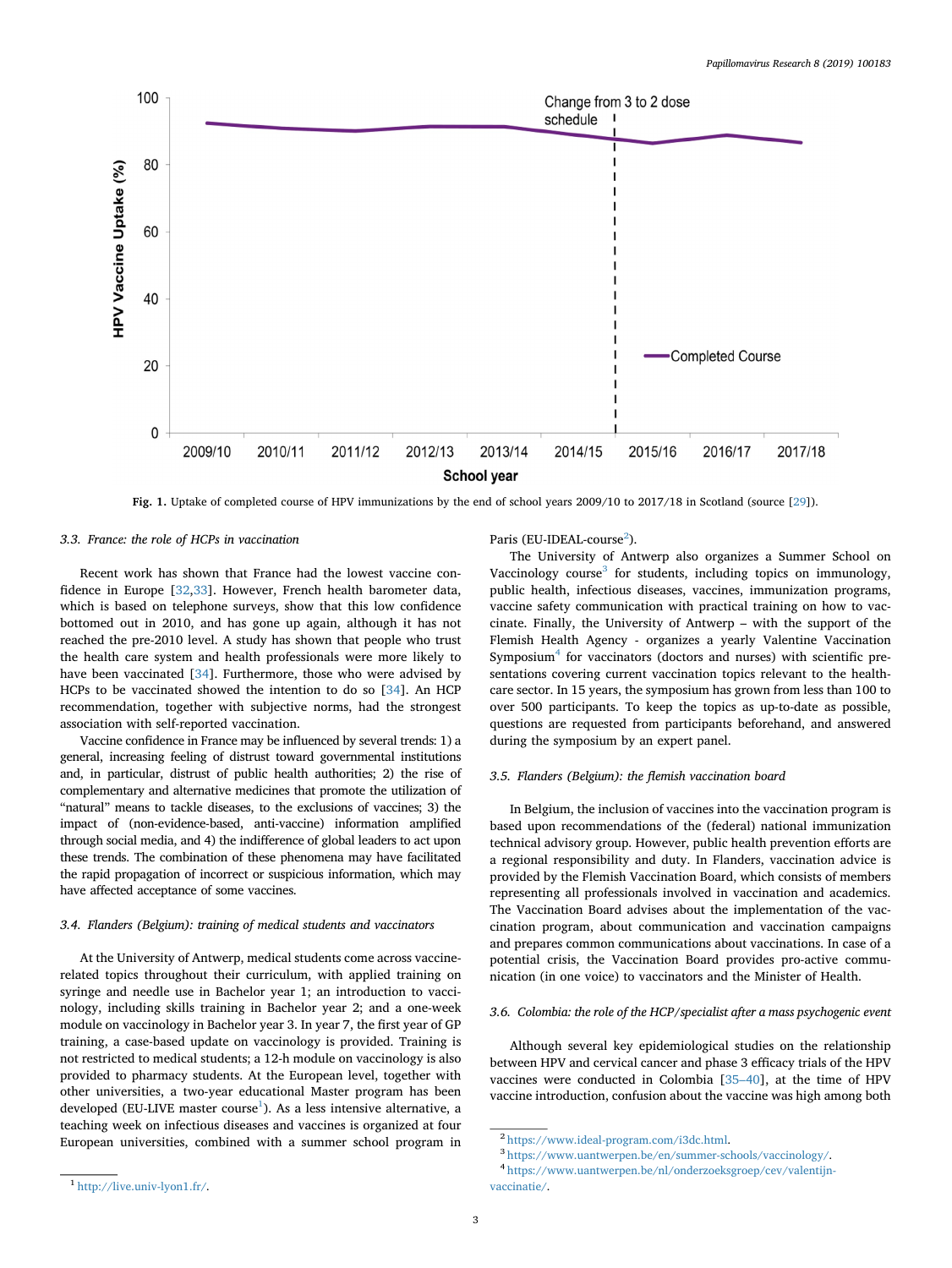<span id="page-3-0"></span>

**Fig. 2.** HPV Vaccine Coverage in Colombia (based on data provided by professor Munoz).

GPs and parents. The intense communication campaign for the introduction was not supported by providing information and education to those responsible for administration of the vaccine, leaving them unprepared for questions from the public. Hence, following the launch of the HPV vaccination program in 2012, Colombia was not prepared for the crisis that happened in Carmen de Bolivar in 2014, when 15 girls from one school presented with tachycardia, shortness of breath, chest pain, paresthesia and fainting. An outbreak study involving 517 girls ruled out that the events were vaccine-related, but the response to the crisis was too slow and technical and lacked empathy for the affected girls and parents. In contrast, the anti-vaccine movement was well-organized and quick to respond. Vaccine confidence was further eroded by the request from the National Academy of Medicine to the Minister of Health to screen for, and exclude girls with autoimmune conditions, or a family history of such conditions from vaccination. This crisis, and the follow-up actions, led to a sharp decline in HPV vaccine coverage from 88% in 2012 to 14% in 2016. [\(Fig. 2\)](#page-3-0)

To increase HPV vaccine advocacy, a roundtable has been established (including *the Liga Colombiana contra el Cancer*, the Ministry of Health, and Clinical Societies) to improve cervical cancer control through HPV vaccination and introduction of HPV testing as a primary screening test. Furthermore, an e-course on HPV vaccine efficacy and safety has been developed by the Catalan Institute of Oncology and the National Cancer Institute of Colombia targeting Colombian physicians and HCPs. Together with the HPV Prevention and Control Board, a statement was issued to refute the proposal to screen all vaccine recipients before immunization (December 2017). Finally, in some cities (Cali and Pasto), school-based HPV vaccination will be reactivated.

In May 2018, Colombian media paid attention to the Cochrane report on the safety of HPV vaccines [[41\]](#page-7-22), which was the first positive media coverage on HPV since the crisis and may prove to be a turning point for HPV vaccination in Colombia. To boost vaccine coverage, the next country meeting of the HPV Prevention and Control Board was scheduled in Colombia, in November 2018.

## **4. Strategies to enhance the impact of HCPs in improving HPV vaccination coverage**

## *4.1. Making effective HPV vaccine recommendations*

Patient-provider communication is key to ensuring a successful HPV

vaccination program and optimal coverage rates. There is a clear need for improved strategies to communicate valid information concerning HPV vaccines, especially in countries that provide the vaccine through clinics or GPs. In the US, challenges to routine recommendation include that many HCPs expect conversations about HPV vaccine for adolescents will be uncomfortable, believe that parents do not want the vaccine for their children, and think that the discussion will take a long time. Hence, HCPs often discuss HPV vaccination at the end of a con-sultation, or not at all [[42\]](#page-7-23).

In addition, a key factor in HPV vaccine uptake is the strength of the HCPs' recommendation: in a nationally representative study, only 35% of children without a HCP recommendation were vaccinated, while 65% with a HCP recommendation received the vaccine [\[43](#page-7-24)]. Presumptive announcements are effective in increasing uptake, but providers rarely make announcements (1.5% of visits) [[44\]](#page-7-25). This finding led to the development of 'the Announcement Approach.' For all families, the provider states that three vaccines will be provided at the end of the consultation, mentioning HPV vaccine in the middle. If the parent is hesitant, the provider asks for the main concern, addresses it and ends with a strong recommendation. In a randomized controlled trial, the announcement training improved HPV vaccine uptake, both in girls and boys [\[45](#page-7-26)]. Furthermore, the HCPs were satisfied with the approach, as they felt that it was both easier for parents and for HCPs. A different training, based on open-ended patient-directed conversations, led to no improvement in HPV vaccine coverage [[45\]](#page-7-26).

Based on these findings, the announcement approach was further refined and is now: Announce + Connect, Clarify, Counsel. Messages for the Clarify step were obtained from a review of online materials and interviews with providers and then tested with US parents [\[46](#page-7-27)].

#### *4.2. Working with media: helping HCPs to address HPV queries*

The first step towards working with media is the realization that media work differently from healthcare or science: they have their own deadlines, headlines, sources and influencers. When interacting with the media, HCPs should be prepared: know how HPV is being covered in the news and social media; understand the main themes and arguments presented on various sides of the issue; and be aware of the gaps in stories, facts, or perspectives that could help improve the support for HPV vaccination. Furthermore, HCPs are advised to develop effective communication skills to avoid common pitfalls. It is important to build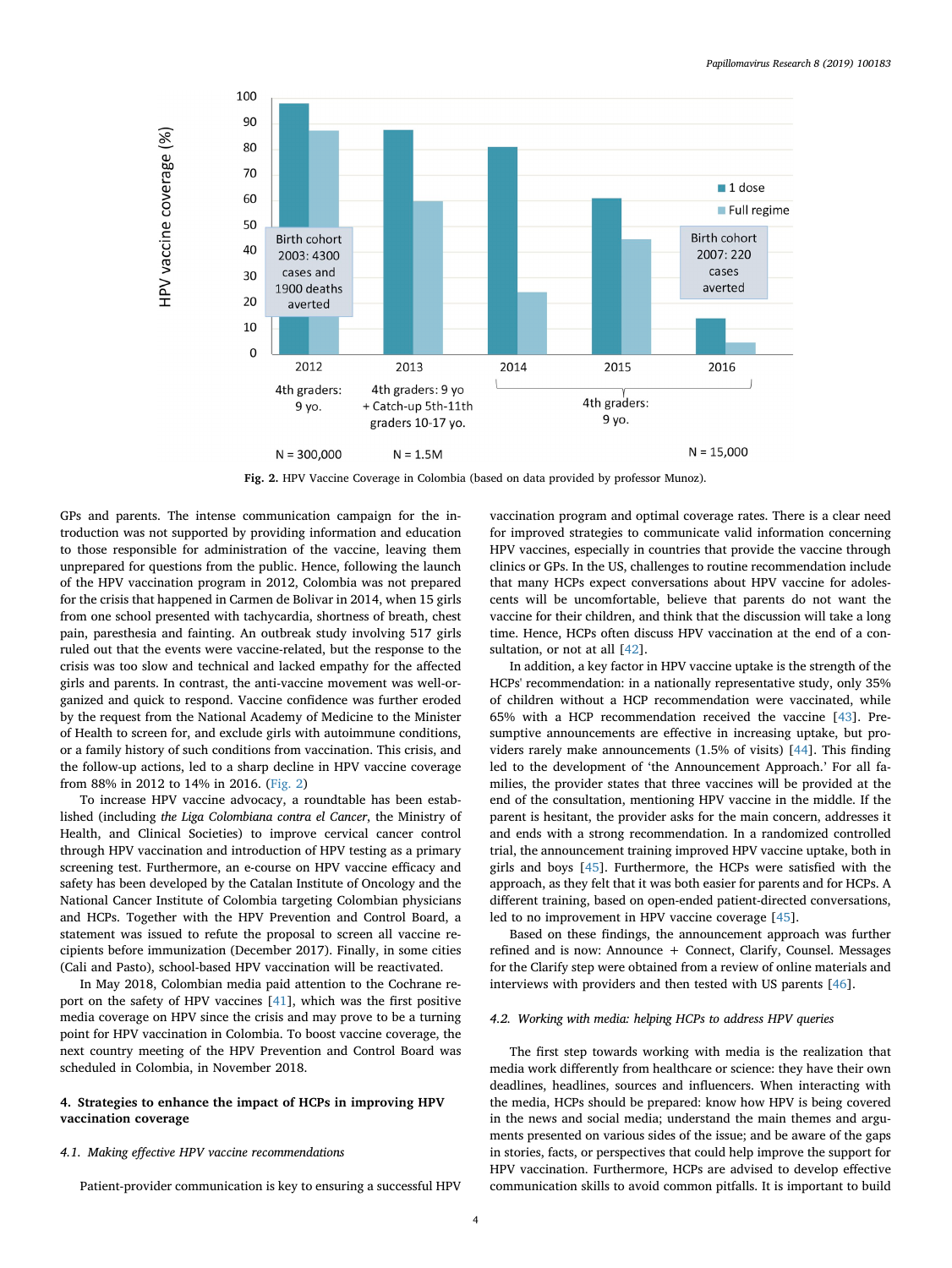relationships with the media (if they know you in times of peace, they may turn to you first in times of crisis). One must strive for evidencebased communication, get your facts right, while keeping in mind that cultural adaptation of materials may be necessary. It is important to help HPV vaccine advocates tell their stories and then amplify messages through social media. Another important strategy is to be opportunistic by linking in HPV vaccination information to important events, taking advantage of breaking news, and providing key information when the target population may be receptive. Communication with the media should always be based on mutual respect and ethical communication standards.

## *4.3. The value of training for HCPs*

As stated previously, HCPs are an important source of immunization information. National vaccination programmes in England are supported by a series of cross-sectional surveys exploring attitudes to the infant and teenager immunization programmes [\[47](#page-7-28)[,48](#page-7-29)]. The 2017 surveys showed that parental confidence in their decision to immunize their child was increased following discussion with HCPs. Additionally, 16% of parents who planned not to immunize their child and 27% of parents who were previously undecided, decided to immunize after talking to an HCP. The information provided by HCPs is well-trusted and, when immunization programs are supported by HCPs, confidence is heightened. Fewer than 10% parents and teenagers reported having come across information that would make them concerned about any teenage vaccination. The small number of those with any concerns were more likely to have seen this online. Only 10% of parents and 7% of teens reported getting any immunization information online. Ninety three percent of teenagers trusted immunization advice given by health professionals [\[48](#page-7-29)]. This compares to only 17% who reported that they would trust immunisation information on social media. [Joanne Yarwood, personal communication, data submitted for publication, reference will be updated once accepted].

At the same time, HCPs feel more confident in giving advice when they receive appropriate training, indicating the importance of appropriate training of HCPs [[49\]](#page-7-30). Therefore, it is essential to ensure that all those delivering immunizations are well trained and confident when providing immunization information. Recently, in the UK, the national minimum standards and core curriculum for immunization training, which describes the training for all registered HCPs involved in immunization, has been revised through a consultative process [\[50](#page-7-31)]. Furthermore, a new e-learning program has been developed covering topics such as: the national immunization policy; immunology; vaccine preventable diseases; communication with patients and parents; legal aspects; vaccine storage and administration [Joanne Yarwood, personal communication].

## **5. Strengths and weaknesses of different school and GP-based HPV vaccination programs**

School-based and GP-based HPV vaccination programs are used extensively world-wide.

Several strengths of *school-based vaccination programs* have been defined [\[51–53](#page-7-32)]: the ease to distribute and collate information within the school environment; the cost-effectiveness of having many vaccinees in the same place; and given the well-defined number of vaccinees in each setting, vaccine uptake is easy to calculate. Furthermore, children, including pre-adolescents in secondary school, are a captive audience in their classrooms, potentially leading to higher uptake. Similarly, because students are among friends, vaccination may turn into a shared experience, again potentially leading to higher uptake. As a weakness, this group setting may turn against the program, because vaccination of groups may be more prone to mass psychogenic illness, e.g. fainting, especially if the actual vaccination process is witnessed by

the peers. This is particularly the case in adolescent age groups, and less in pre-teen age groups: a recent systematic review described eight clusters of anxiety-related adverse events following immunization (AEFI) occurring in both rural and urban settings, as well as in high-, middle- and low-income countries. Among the patients, males and females were affected equally, and seven out of eight clusters occurred in school-aged population, with 6 out of 7 occurring in 12–17-year-olds [[54\]](#page-7-33). Another possible weakness is parents' concerns about giving up their control [Emilie Karafillakis, personal communication]. Other weaknesses of school-based vaccination programs include the need for a centralized database for tracking vaccinations, and possible shortage of appropriately trained personnel, especially in settings requiring immunizations to be given by HCPs. Finally, school-based vaccination programs may not reach all children, particularly in countries where school is not compulsory, but also for children not attending compulsory school.

The major strength of the *GP-based program* is the personal relationship between the GP and the vaccinees and their parents; the GP knows the child and the family and has insight into their medical history. Weaknesses of a GP-based program include the need for a centralized, national database for tracking vaccinations, similar to the school-based program; the fact that the patient must visit the GP to get vaccinated – healthy people may not visit their GP on a regular basis; vaccine uptake is more difficult to calculate; and the GP-based system is sub-optimal for reaching underserved groups (although this can be remedied by health mediators as shown in Bulgaria). Finally, a major weakness is vaccine-hesitant GPs, which may affect vaccination of all patients in the practice.

Other vaccine delivery programs do exist, such as clinic-based programs. The main weakness of clinic-based programs is that the HPV vaccination rates are lower in countries with clinic-based provision. In countries using both systems, such as Canada [[55\]](#page-7-34), or the UK, early in the program [\[56](#page-7-35)], rates are lower in clinics than in school programs. Other vaccine delivery programs were not specifically discussed.

# **6. Information and training materials**

#### *6.1. US centers for disease control and prevention (CDC)*

The US CDC has a web portal on HPV, $5$  directed towards parents, HCPs and partner organizations. To support clinicians, factsheets have been developed: addressing the 2-dose topic; providing specific vaccine information; and "tips and timesavers," helping clinicians to provide parents with the clearest answers to their HPV questions.

To allow clinicians to see and hear fellow clinicians talk about HPV and HPV vaccination, an online series of videos called  $#$ HowIRecommend, $^6$  is available and others are in development.

Slide decks with information on the burden of disease, HPV vaccine recommendations and effective communication with parents are available to anyone who would like to use it, as well as web-on-demand continuing education courses for immunization providers. Finally, a #preteenvaxscene webinar series<sup>[7](#page-4-2)</sup> has been produced on a variety of topics related to increasing the use of recommended vaccines in preteens and teens.

# *6.2. European Centre for Disease Prevention and Control (ECDC)*

The ECDC<sup>[8](#page-4-3)</sup> provides a wealth of material, including communication guides and publications on general immunization, vaccine hesitancy, cultural adaptation of communication materials and vaccine-specific

<span id="page-4-0"></span><sup>5</sup> [https://www.cdc.gov/hpv/index.html.](https://www.cdc.gov/hpv/index.html)

<span id="page-4-1"></span><sup>6</sup> <https://www.cdc.gov/hpv/hcp/how-I-recommend.html>.

<span id="page-4-2"></span><sup>7</sup> [https://www.cdc.gov/hpv/preteenvaxscene-webinar.html.](https://www.cdc.gov/hpv/preteenvaxscene-webinar.html)

<span id="page-4-3"></span><sup>8</sup> <https://ecdc.europa.eu/en/home>.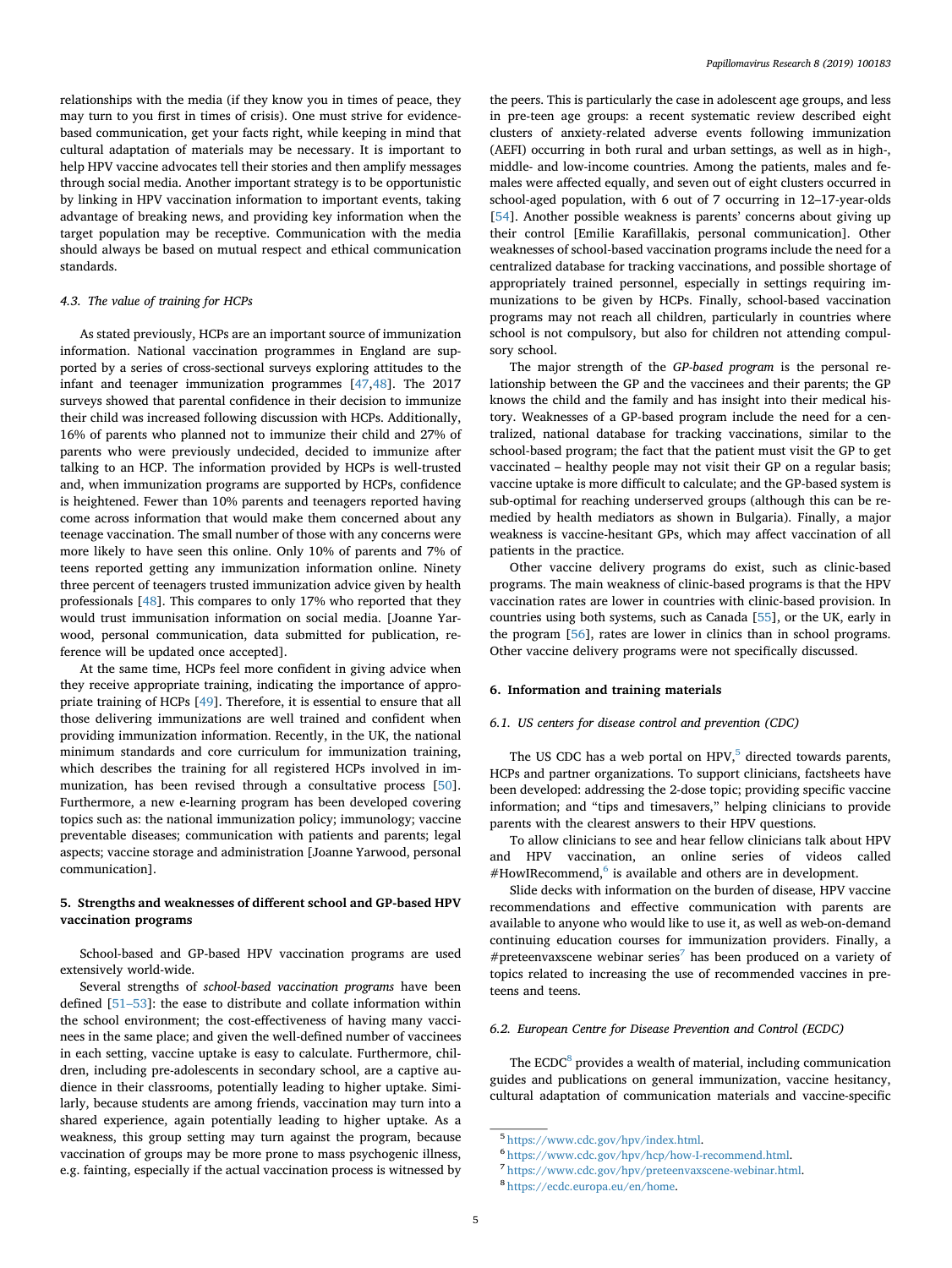material. A communication toolkit, $9$  aiming to increase immunization uptake, provides template materials. Finally, infographics and brochure on a range of vaccination-related topics are also available.

## *6.3. World health organization, regional office for europe (WHO/Europe)*

Within the vaccine-preventable diseases and immunization program (VPI), WHO-Europe established an informal HPV peer group of immunization managers from Austria, Denmark, France, Ireland, Netherlands, Sweden and the United Kingdom, who participate in bimonthly teleconferences and semi-annual face-to-face meetings to share lessons learned, advise each other and discuss the latest evidence on HPV. VPI also developed supporting materials, including a series of HPV videos<sup>10</sup> and a comprehensive HPV 'questions and answers' package $11$  segmented by key target audiences.

Furthermore, in 2017, VPI provided comprehensive support and worked closely with three Member States in the region which were introducing the HPV vaccine: Armenia, Georgia and the Republic of Moldova. This support included formative research, in-depth interviews and focus groups to identify barriers and enablers relevant to the introduction of the HPV vaccine. This support also identified possible communication channels, trusted sources and development of key messages related to the vaccination program which resulted in the development of a field guide that was piloted by the three member states upon introduction of the HPV vaccine. The use and usefulness of the guide was evaluated, and based on encouraging results, the field guide was consequently revised into a tool for new vaccine introduction in general.

An online library with more than 20 supporting documents for building vaccination confidence and responding to crisis is available from WHO-Europe. The package consists of a "vaccination and trust" background document; support documents; and a training program $^{12}$  $^{12}$  $^{12}$ .

Finally, training modules are available for HCPs on vaccine safety and contraindications $13$  to prepare confident key trainers and provide training materials to educate front line HCPs. Topics included in the modules are: monitoring of vaccines' safety during pre-and post-licensure periods; WHO recommendations on contraindications and supporting evidence; the basics of AEFI classification and causality assessment; and routine and new vaccines' impact assessment.

### *6.4. The Catalan Institute of Oncology online oncology community*

E-oncologia $^{14}$  $^{14}$  $^{14}$  is the virtual oncology training program of the Catalan Institute of Oncology, with 71 courses and 2300 hours of training materials, currently in nine languages. One part of the program is devoted to cervical cancer prevention. This module is endorsed by the International Federation of Gynecology and Obstetrics, the International Atomic Energy Agency, the Unions for International Cancer Control, the International Agency for the Research on Cancer and the WHO. The module is fully online, with three moderated forum discussions on epidemiology and natural history, vaccination and screening. As trainees can become tutors, a snowball effect in training is

<span id="page-5-0"></span><sup>9</sup> [https://ecdc.europa.eu/en/publications-data/communication-toolkit](https://ecdc.europa.eu/en/publications-data/communication-toolkit-immunisation-how-increase-immunisation-uptake)[immunisation-how-increase-immunisation-uptake](https://ecdc.europa.eu/en/publications-data/communication-toolkit-immunisation-how-increase-immunisation-uptake).

<span id="page-5-1"></span><sup>10</sup> [http://www.euro.who.int/en/health-topics/disease-prevention/vaccines](http://www.euro.who.int/en/health-topics/disease-prevention/vaccines-and-immunization/vaccine-preventable-diseases/human-papillomavirus-hpv2)[and-immunization/vaccine-preventable-diseases/human-papillomavirus-hpv2](http://www.euro.who.int/en/health-topics/disease-prevention/vaccines-and-immunization/vaccine-preventable-diseases/human-papillomavirus-hpv2).

<span id="page-5-2"></span> $^{\rm 11}$  [http://www.euro.who.int/en/health-topics/disease-prevention/vaccines](http://www.euro.who.int/en/health-topics/disease-prevention/vaccines-and-immunization/publications/2017/questions-and-answers-about-hpv.-facts-about-the-virus-and-the-vaccine-2017)[and-immunization/publications/2017/questions-and-answers-about-hpv.](http://www.euro.who.int/en/health-topics/disease-prevention/vaccines-and-immunization/publications/2017/questions-and-answers-about-hpv.-facts-about-the-virus-and-the-vaccine-2017) [facts-about-the-virus-and-the-vaccine-2017.](http://www.euro.who.int/en/health-topics/disease-prevention/vaccines-and-immunization/publications/2017/questions-and-answers-about-hpv.-facts-about-the-virus-and-the-vaccine-2017)

<span id="page-5-5"></span><sup>14</sup> [http://www.e-oncologia.org.](http://www.e-oncologia.org)

envisioned. The module can be calibrated to local needs, such as an adapted course for Colombia after the vaccine crisis. As described earlier, the HCP educational needs during the Colombian crisis were addressed by the e learning program at ICO/NCI in Bogota. Within the first three months of offering the course, over 4000 HCP (GPs, nurses, midwifes, etc.) in Colombia participated. The course has national tutors, who are ready to address any questions.

Furthermore, translation of the course into new languages is possible, as is currently ongoing for a Greek translation. In order to contribute to the education of HCPs in Greece and subsequently to the promotion of vaccination and screening among Greek women, the Hellenic HPV Society decided to collaborate with ICO to translate the online cervical cancer prevention course.

## *6.5. Other resources*

- The US National HPV Vaccination Roundtable provides a short video, explaining the association between HPV and head and neck cancers. This video can be used at staff meetings or conferences. Furthermore, clinician and systems action guides, as well as, a school nurse toolkit have been developed.<sup>15</sup>
- The American Academy of Pediatrics has developed a toolkit<sup>[16](#page-5-7)</sup> to help clinicians educate other HCPs; discuss HPV vaccination with parents; and make necessary changes to improve HPV vaccination rates. They also provide a Nurse Tip Sheet, a 2-page vaccination resource for primary care nurses.
- The American Cancer Society has developed a "Steps" guide<sup>[17](#page-5-8)</sup> for increasing HPV vaccination, including a toolkit, a road map and a portal with resources.
- Vaccine makers also often have educational material available on their websites.

### *6.6. Discussion*

While many resources are available, further needs were raised during the meeting, especially related to the need for answers to specific, frequently asked questions in a Q&A format targeting vaccines, parents and HCPs. This material should be in plain language and easy to comprehend, but with high-quality and evidence-based information, to circumvent concerns from escalating and ultimately to increase vaccine uptake. The information should be country-specific, which goes beyond simple translation, as the message should ideally be locally and culturally adapted [[57\]](#page-7-36).

Because of the important role of HCPs, they should be given time to study through continuing (medical) education, with support from their professional societies. Many forms of training should be offered, including face-to-face settings, webinars, e-learning courses, conferences and peer-to-peer learning, so HCPs can choose the most appropriate form for themselves, and feel more comfortable in addressing the subject of HPV vaccination. In addition, efforts should be made to train current medical and paramedical students on vaccinology, as they are the health care providers of the future.

As many resources are already available, it is important not to reinvent the wheel, and to learn from what has already been created. But it might be useful to review and rank the available resources, and make sure that the best resources are available in several languages, to reach a broad public, in a one-stop shop.

<span id="page-5-3"></span><sup>12</sup> [http://www.euro.who.int/en/health-topics/disease-prevention/vaccines](http://www.euro.who.int/en/health-topics/disease-prevention/vaccines-and-immunization/publications/vaccination-and-trust-library)[and-immunization/publications/vaccination-and-trust-library.](http://www.euro.who.int/en/health-topics/disease-prevention/vaccines-and-immunization/publications/vaccination-and-trust-library)

<span id="page-5-4"></span><sup>13</sup> [http://www.euro.who.int/en/health-topics/disease-prevention/vaccines](http://www.euro.who.int/en/health-topics/disease-prevention/vaccines-and-immunization/publications/2017/training-manual-vaccine-safety-and-false-contraindications-to-vaccination-2017)[and-immunization/publications/2017/training-manual-vaccine-safety-and](http://www.euro.who.int/en/health-topics/disease-prevention/vaccines-and-immunization/publications/2017/training-manual-vaccine-safety-and-false-contraindications-to-vaccination-2017)[false-contraindications-to-vaccination-2017](http://www.euro.who.int/en/health-topics/disease-prevention/vaccines-and-immunization/publications/2017/training-manual-vaccine-safety-and-false-contraindications-to-vaccination-2017).

<span id="page-5-6"></span><sup>15</sup> <http://hpvroundtable.org/resource-library/>.

<span id="page-5-7"></span><sup>16</sup> [https://www.aap.org/en-us/advocacy-and-policy/aap-health-initiatives/](https://www.aap.org/en-us/advocacy-and-policy/aap-health-initiatives/immunizations/HPV-Champion-Toolkit/Pages/HPV-Champion-Toolkit.aspx) [immunizations/HPV-Champion-Toolkit/Pages/HPV-Champion-Toolkit.aspx](https://www.aap.org/en-us/advocacy-and-policy/aap-health-initiatives/immunizations/HPV-Champion-Toolkit/Pages/HPV-Champion-Toolkit.aspx).

<span id="page-5-8"></span><sup>17</sup> [https://www.cancer.org/health-care-professionals/hpv-vaccination](https://www.cancer.org/health-care-professionals/hpv-vaccination-information-for-health-professionals.html)[information-for-health-professionals.html.](https://www.cancer.org/health-care-professionals/hpv-vaccination-information-for-health-professionals.html)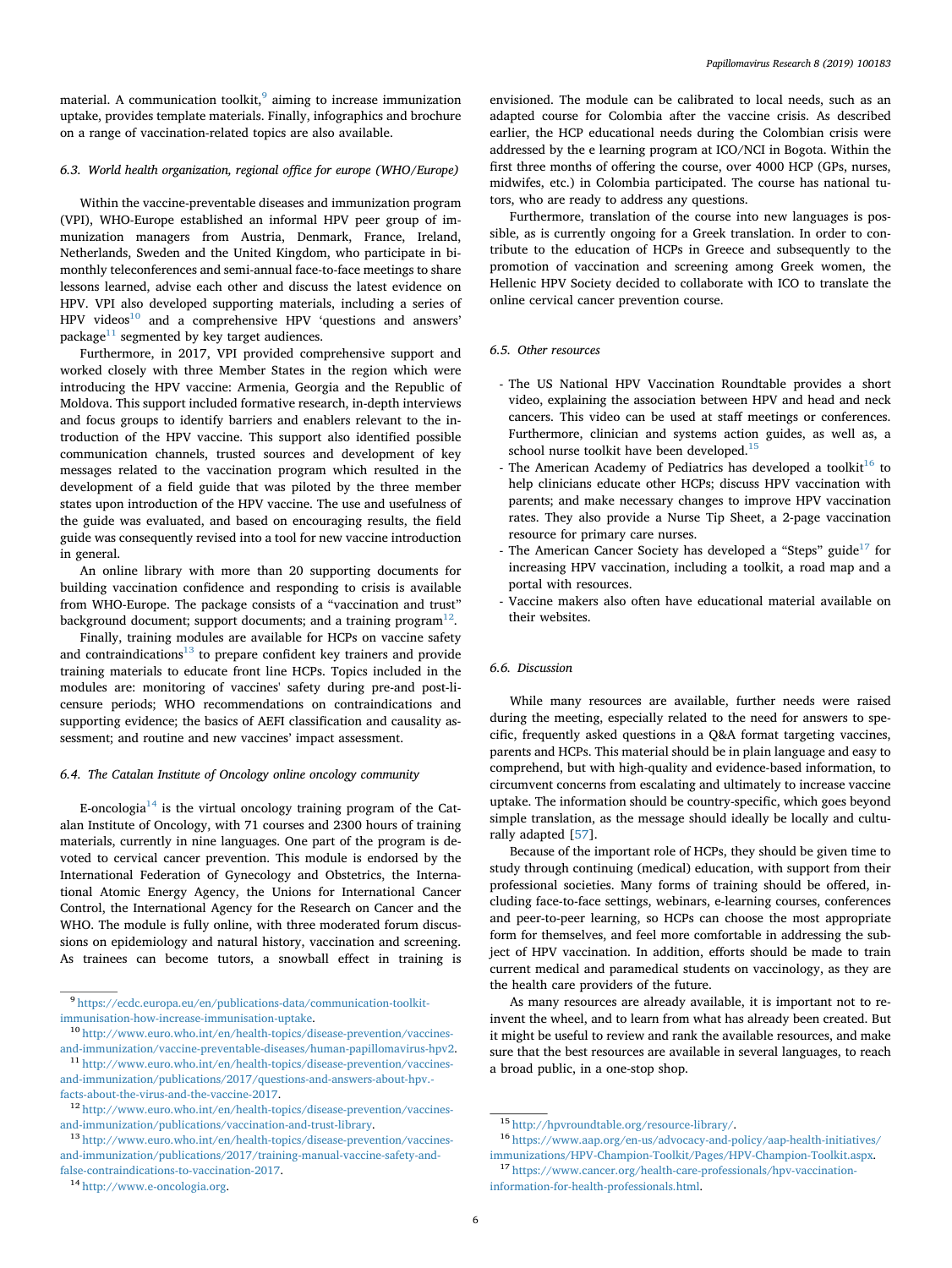#### **7. Lessons learned**

The burden of addressing public vaccine hesitancy is increasingly being placed on HCPs. However, it is easy to forget that HCPs are also members of the public: they can have the same questions, the same doubts, and the same fears about vaccines as their patients have. This is of greater importance for HCP with specializations not traditionally involved in vaccinations (e.g. obstetricians and gynecologists). Insufficient communication, engagement and education of HCPs related to vaccination can jeopardize vaccine uptake and attempts at improving public confidence. To address this, it is essential to take the time to actively listen to HCPs' concerns about vaccination. HCPs need more support to manage the changes in society (more assertive patients, actively seek information, which is not always scientifically correct) as well as the quickly evolving vaccine environment, through training, incorporation of vaccinology into the medical curriculum, providing access to tools and resources. Those involved in vaccine program design and implementation need to rebuild trust among HCPs by including them at the earliest possible stage: in decision making for vaccine recommendations and policies, as well as the design of communication materials. Finally, as vaccinated HCPs are more likely to recommend vaccination to their patients, there is a need to restore and maintain vaccination as a norm among the health community: the HCP as role model.

HCPs can be trained to use the announcement approach to increase HPV vaccination uptake. The approach should be: Announce, (and only if parents hesitate) Connect, Clarify, Counsel, while keeping in mind that parents who say no, may say yes later. Therefore, vaccination should be brought up again at each successive visit.

Education and information material is available from many sources, but centralization and coordination of these materials might be useful, to direct both HCPs and the general public to the best material available.

Consistent introduction of vaccinology into the medical and paramedical curriculum should be pursued. In general, the focus in training is still too much on cure, and not enough on prevention. The apparent lack of training on vaccinology during the curriculum can be remedied through summer courses, and later with inclusion of modules on vaccinology. Post-academic training can be provided through symposia for vaccinators (e.g., Flemish Valentine Vaccination symposia). This provides an opportunity to discuss questions and possible concerns, while a survey of these questions may provide insight into vaccine confidence locally.

### **Disclaimer**

The HPV Prevention and Control board is supported by in kind contributions and support from the international experts involved and their institutions. To set up the activities, the secretariat obtains unrestricted grants from industry (GlaxoSmithKline Biologicals, Merck, Abbott, Sanofi Pasteur and MSD). All funds are handled according to the rules of the University of Antwerp. No remuneration for experts or speakers is provided.

## **Conflicts of interest**

AV University of Antwerp obtained unrestricted educational grants from GSK, Merck and SPMSD; speakers fees from Merck were paid directly to an educational fund held by the University of Antwerp.

PB received research funding for epidemiological research and HTA evaluations from MSD, Pfizer, GSK, Sanofi Pasteur and Seqirus, and participated to advisory boards and symposia sponsored by the same companies.

HCM declares no conflict of interest but has received honoraria for lectures in symposia and meetings by SF and MSD.

JY declares no conflict of interest.

NTB has received research grants from and served as a paid consultant for Merck and FDA.

FXB received research funding via his institution from GSK, Merck, Qiagen, Roche, and SPMSD, and reimbursement of travel expenses for attending symposia, meetings and/or speaking at conferences from GSK, Merck, Qiagen, Roche, and SPMSD.

SH declares no conflict of interest.

RC declares no conflict of interest.

ELF declares no conflict of interest but discloses that he occasionally serves as advisor for companies involved with HPV diagnostics (Roche) and HPV vaccination (Merck, GSK). His university has received unconditional grants from Roche and Merck for studies that he initiated.

- MA declares no conflict of interest.
- NM declares no conflict of interest. MK declares no conflict of interest.
- JP declares no conflict of interest.

MB received medical writing fees from vaccine-producing pharmaceutical companies, including Merck, SPMSD and GSK.

EK has received funding through her institution from Merck to convene a research symposium and from Merck and SPMSD for speaking at conferences, symposiums, and meetings.

PVD acts as principal investigator for HPV vaccine trials conducted on behalf of the University of Antwerp, for which the University obtained research grants from vaccine manufacturers; speakers fees for presentations were paid directly to an educational fund held by the University of Antwerp.

## **Acknowledgements**

We thank the session chairs and speakers for their valuable slides, presentations, and comments; and the meeting participants for their thorough and insightful discussions. The authors are grateful to Lisa Lindsay (P95) for critical review of the manuscript.

#### **References**

- <span id="page-6-0"></span>[1] [A. Vorsters, M. Arbyn, M. Baay, X. Bosch, S. de Sanjose, S. Hanley, et al.,](http://refhub.elsevier.com/S2405-8521(19)30067-9/sref1) [Overcoming barriers in HPV vaccination and screening programs, Papillomavirus](http://refhub.elsevier.com/S2405-8521(19)30067-9/sref1) [Res. 4 \(2017\) 45–53.](http://refhub.elsevier.com/S2405-8521(19)30067-9/sref1)
- [2] [HPV Prevention and Control Board, Prevention and Control of HPV and HPV](http://refhub.elsevier.com/S2405-8521(19)30067-9/sref2) [Related Cancers in Denmark: Lessons Learned and the Way Forward. Meeting](http://refhub.elsevier.com/S2405-8521(19)30067-9/sref2) [Report Copenhagen, \(2017\) Denmark, November 17-18, 2016.](http://refhub.elsevier.com/S2405-8521(19)30067-9/sref2)
- [3] [HPV Prevention and Control Board, Building Trust, Managing Risks: Vaccine](http://refhub.elsevier.com/S2405-8521(19)30067-9/sref3) [Confidence and Human Papillomavirus Vaccination. Meeting Report London,](http://refhub.elsevier.com/S2405-8521(19)30067-9/sref3) [\(2017\) England, June 7-8, 2017.](http://refhub.elsevier.com/S2405-8521(19)30067-9/sref3)
- [4] [HPV Prevention and Control Board, Prevention and Control of HPV and HPV](http://refhub.elsevier.com/S2405-8521(19)30067-9/sref4) [Related Cancers in Ireland and the UK: Lessons Learned and the Way Forward.](http://refhub.elsevier.com/S2405-8521(19)30067-9/sref4) [Meeting Report Dublin, Ireland, \(2018\) November 30 - December 1, 2017.](http://refhub.elsevier.com/S2405-8521(19)30067-9/sref4)
- <span id="page-6-1"></span>[5] [S.P. Kuster, P.S. Shah, B.L. Coleman, P.P. Lam, A. Tong, A. Wormsbecker, et al.,](http://refhub.elsevier.com/S2405-8521(19)30067-9/sref5) [Incidence of influenza in healthy adults and healthcare workers: a systematic re](http://refhub.elsevier.com/S2405-8521(19)30067-9/sref5)[view and meta-analysis, PLoS One 6 \(10\) \(2011\) e26239.](http://refhub.elsevier.com/S2405-8521(19)30067-9/sref5)
- <span id="page-6-2"></span>[6] [S. Weingarten, M. Riedinger, L.B. Bolton, P. Miles, M. Ault, Barriers to influenza](http://refhub.elsevier.com/S2405-8521(19)30067-9/sref6) [vaccine acceptance. A survey of physicians and nurses, Am. J. Infect. Contr. 17 \(4\)](http://refhub.elsevier.com/S2405-8521(19)30067-9/sref6) [\(1989\) 202–207.](http://refhub.elsevier.com/S2405-8521(19)30067-9/sref6)
- <span id="page-6-3"></span>[7] [J.P. Ridgway, A.H. Bartlett, S. Garcia-Houchins, S. Carino, A. Enriquez, R. Marrs,](http://refhub.elsevier.com/S2405-8521(19)30067-9/sref7) [et al., Influenza among afebrile and vaccinated healthcare workers, Clin. Infect. Dis.](http://refhub.elsevier.com/S2405-8521(19)30067-9/sref7)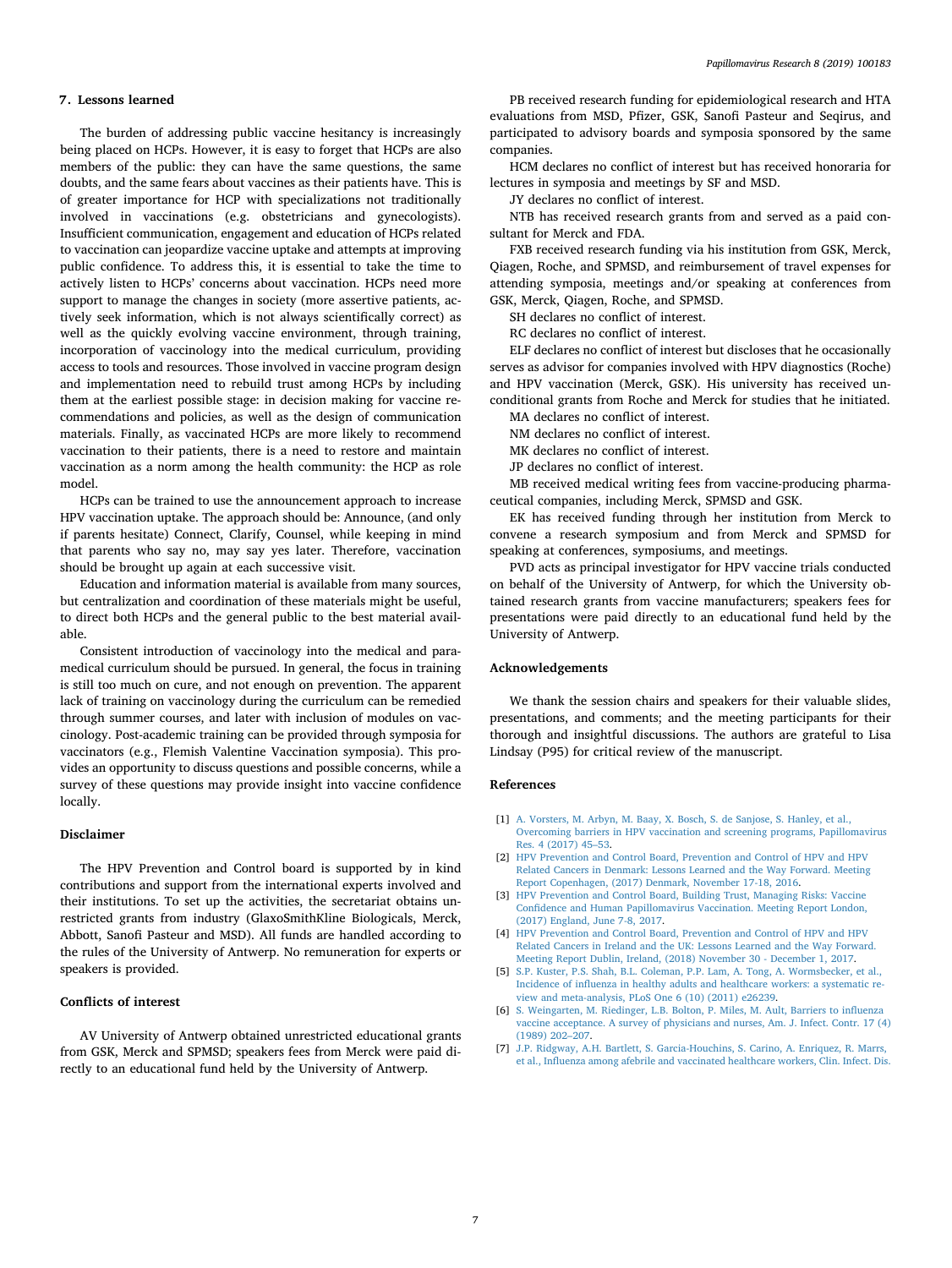[60 \(11\) \(2015\) 1591–1595.](http://refhub.elsevier.com/S2405-8521(19)30067-9/sref7)

- <span id="page-7-0"></span>[8] [H.C. Maltezou, M. Drancourt, Nosocomial influenza in children, J. Hosp. Infect. 55](http://refhub.elsevier.com/S2405-8521(19)30067-9/sref8) [\(2\) \(2003\) 83–91.](http://refhub.elsevier.com/S2405-8521(19)30067-9/sref8)
- [9] [D. Eibach, J.S. Casalegno, M. Bouscambert, T. Benet, C. Regis, B. Comte, et al.,](http://refhub.elsevier.com/S2405-8521(19)30067-9/sref9) [Routes of transmission during a nosocomial influenza A\(H3N2\) outbreak among](http://refhub.elsevier.com/S2405-8521(19)30067-9/sref9) [geriatric patients and healthcare workers, J. Hosp. Infect. 86 \(3\) \(2014\) 188–193.](http://refhub.elsevier.com/S2405-8521(19)30067-9/sref9)
- [10] [C. Payet, N. Voirin, R. Ecochard, P. Vanhems, Influence of observable and un](http://refhub.elsevier.com/S2405-8521(19)30067-9/sref10)[observable exposure on the patient's risk of acquiring influenza-like illness at hos](http://refhub.elsevier.com/S2405-8521(19)30067-9/sref10)[pital, Epidemiol. Infect. 144 \(10\) \(2016\) 2025–2030.](http://refhub.elsevier.com/S2405-8521(19)30067-9/sref10)
- <span id="page-7-1"></span>[11] [J.A. Wilde, J.A. McMillan, J. Serwint, J. Butta, M.A. O'Riordan, M.C. Steinhoff,](http://refhub.elsevier.com/S2405-8521(19)30067-9/sref11) [Effectiveness of influenza vaccine in health care professionals: a randomized trial,](http://refhub.elsevier.com/S2405-8521(19)30067-9/sref11) [JAMA 281 \(10\) \(1999\) 908–913.](http://refhub.elsevier.com/S2405-8521(19)30067-9/sref11)
- [12] [P. Vanhems, Y. Baghdadi, S. Roche, T. Benet, C. Regis, B. Lina, et al., Influenza](http://refhub.elsevier.com/S2405-8521(19)30067-9/sref12) [vaccine effectiveness among healthcare workers in comparison to hospitalized pa](http://refhub.elsevier.com/S2405-8521(19)30067-9/sref12)[tients: a 2004-2009 case-test, negative-control, prospective study, Hum. Vaccines](http://refhub.elsevier.com/S2405-8521(19)30067-9/sref12) [Immunother. 12 \(2\) \(2016\) 485–490.](http://refhub.elsevier.com/S2405-8521(19)30067-9/sref12)
- [13] [M.L. Pearson, C.B. Bridges, S.A. Harper, Influenza vaccination of health-care per](http://refhub.elsevier.com/S2405-8521(19)30067-9/sref13)[sonnel: recommendations of the healthcare infection control practices advisory](http://refhub.elsevier.com/S2405-8521(19)30067-9/sref13) [committee \(HICPAC\) and the advisory committee on immunization practices](http://refhub.elsevier.com/S2405-8521(19)30067-9/sref13) [\(ACIP\), MMWR Recomm. Rep. \(Morb. Mortal. Wkly. Rep.\) 55 \(Rr-2\) \(2006\) 1–16.](http://refhub.elsevier.com/S2405-8521(19)30067-9/sref13)
- [14] [H. Saxen, M. Virtanen, Randomized, placebo-controlled double blind study on the](http://refhub.elsevier.com/S2405-8521(19)30067-9/sref14) [efficacy of influenza immunization on absenteeism of health care workers, Pediatr.](http://refhub.elsevier.com/S2405-8521(19)30067-9/sref14) [Infect. Dis. J. 18 \(9\) \(1999\) 779–783.](http://refhub.elsevier.com/S2405-8521(19)30067-9/sref14)
- [15] [P.G. Van Buynder, S. Konrad, F. Kersteins, E. Preston, P.D. Brown, D. Keen, et al.,](http://refhub.elsevier.com/S2405-8521(19)30067-9/sref15) [Healthcare worker influenza immunization vaccinate or mask policy: strategies for](http://refhub.elsevier.com/S2405-8521(19)30067-9/sref15) [cost effective implementation and subsequent reductions in staff absenteeism due to](http://refhub.elsevier.com/S2405-8521(19)30067-9/sref15) [illness, Vaccine 33 \(13\) \(2015\) 1625–1628.](http://refhub.elsevier.com/S2405-8521(19)30067-9/sref15)
- <span id="page-7-2"></span>[16] [H.C. Maltezou, G.A. Poland, Vaccination policies for healthcare workers in Europe,](http://refhub.elsevier.com/S2405-8521(19)30067-9/sref16) [Vaccine 32 \(38\) \(2014\) 4876–4880.](http://refhub.elsevier.com/S2405-8521(19)30067-9/sref16)
- <span id="page-7-3"></span>[17] [K.W. To, A. Lai, K.C. Lee, D. Koh, S.S. Lee, Increasing the coverage of influenza](http://refhub.elsevier.com/S2405-8521(19)30067-9/sref17) [vaccination in healthcare workers: review of challenges and solutions, J. Hosp.](http://refhub.elsevier.com/S2405-8521(19)30067-9/sref17) [Infect. 94 \(2\) \(2016\) 133–142.](http://refhub.elsevier.com/S2405-8521(19)30067-9/sref17)
- <span id="page-7-4"></span>[18] [H.M. Babcock, N. Gemeinhart, M. Jones, W.C. Dunagan, K.F. Woeltje, Mandatory](http://refhub.elsevier.com/S2405-8521(19)30067-9/sref18) [influenza vaccination of health care workers: translating policy to practice, Clin.](http://refhub.elsevier.com/S2405-8521(19)30067-9/sref18) [Infect. Dis. 50 \(4\) \(2010\) 459–464.](http://refhub.elsevier.com/S2405-8521(19)30067-9/sref18)
- <span id="page-7-5"></span>[19] [H.C. Maltezou, A. Tsakris, Vaccination of health-care workers against influenza: our](http://refhub.elsevier.com/S2405-8521(19)30067-9/sref19) [obligation to protect patients, Influenza Other Respir. Viruses 5 \(6\) \(2011\)](http://refhub.elsevier.com/S2405-8521(19)30067-9/sref19) [382–388.](http://refhub.elsevier.com/S2405-8521(19)30067-9/sref19)
- <span id="page-7-6"></span>[20] [P. Paterson, F. Meurice, L.R. Stanberry, S. Glismann, S.L. Rosenthal, H.J. Larson,](http://refhub.elsevier.com/S2405-8521(19)30067-9/sref20) [Vaccine hesitancy and healthcare providers, Vaccine 34 \(52\) \(2016\) 6700–6706.](http://refhub.elsevier.com/S2405-8521(19)30067-9/sref20)
- <span id="page-7-7"></span>[21] J. Neuberger, Do we need a new word for patients? Lets do away with "patients". [BMJ 318 \(7200\) \(1999\) 1756–1757.](http://refhub.elsevier.com/S2405-8521(19)30067-9/sref21)
- <span id="page-7-8"></span>[22] [E. Karafillakis, I. Dinca, F. Apfel, S. Cecconi, A. Wurz, J. Takacs, et al., Vaccine](http://refhub.elsevier.com/S2405-8521(19)30067-9/sref22) [hesitancy among healthcare workers in Europe: a qualitative study, Vaccine 34 \(41\)](http://refhub.elsevier.com/S2405-8521(19)30067-9/sref22) [\(2016\) 5013–5020.](http://refhub.elsevier.com/S2405-8521(19)30067-9/sref22)
- <span id="page-7-9"></span>[23] [M. Muscat, L. Marinova, A. Mankertz, N. Gatcheva, Z. Mihneva, S. Santibanez,](http://refhub.elsevier.com/S2405-8521(19)30067-9/sref23) [et al., The measles outbreak in Bulgaria, 2009-2011: an epidemiological assessment](http://refhub.elsevier.com/S2405-8521(19)30067-9/sref23) [and lessons learnt, Euro Surveill. 21 \(9\) \(2016\) 30152.](http://refhub.elsevier.com/S2405-8521(19)30067-9/sref23)
- <span id="page-7-10"></span>[24] [L. Marinova, K. Parmakova, M. Kojouharova, Striving for better communication](http://refhub.elsevier.com/S2405-8521(19)30067-9/sref24) [with underserved communities in Bulgaria - a step towards improving immunisa](http://refhub.elsevier.com/S2405-8521(19)30067-9/sref24)[tion coverage, Probl. Infect. Parasit. Dis. 42 \(2\) \(2014\) 35.](http://refhub.elsevier.com/S2405-8521(19)30067-9/sref24)
- <span id="page-7-11"></span>[25] [World Health Organization Regional Office for Europe, Tailoring Immunization](http://refhub.elsevier.com/S2405-8521(19)30067-9/sref25) [Programmes \(TIP\): Outputs of Pilot Implementation in Bulgaria, \(2014\)](http://refhub.elsevier.com/S2405-8521(19)30067-9/sref25) [Copenhagen, Denmark.](http://refhub.elsevier.com/S2405-8521(19)30067-9/sref25)
- <span id="page-7-12"></span>[26] [National Centre of Infectious and Parasitic Diseases and National Network of Health](http://refhub.elsevier.com/S2405-8521(19)30067-9/sref26) [Mediators Association, Let's Talk about Disease Protection: How to Increase the](http://refhub.elsevier.com/S2405-8521(19)30067-9/sref26) [Number of Children's Immunizations. Practical Guide for Health Care Providers and](http://refhub.elsevier.com/S2405-8521(19)30067-9/sref26) [Health Mediators, \(2013\) Sofia, Bulgaria.](http://refhub.elsevier.com/S2405-8521(19)30067-9/sref26)
- <span id="page-7-13"></span>[27] [H.J. Larson, A. de Figueiredo, E. Karafillakis, M. Rawal, State of Vaccine Confidence](http://refhub.elsevier.com/S2405-8521(19)30067-9/sref27) [in the EU 2018. Luxembourg, \(2018\) 978-92-79-96560-9Report No.: EW-06-18-](http://refhub.elsevier.com/S2405-8521(19)30067-9/sref27) [233-EN-N Contract No.](http://refhub.elsevier.com/S2405-8521(19)30067-9/sref27)
- <span id="page-7-14"></span>[28] [J. Kennedy, Populist politics and vaccine hesitancy in Western Europe: an analysis](http://refhub.elsevier.com/S2405-8521(19)30067-9/sref28) [of national-level data, Eur. J. Public Health 29 \(3\) \(2019\) 512–516.](http://refhub.elsevier.com/S2405-8521(19)30067-9/sref28)
- <span id="page-7-15"></span>[29] [V. Dimirtova, A. Kurchatova, A. Minkova, T. Georgieva, E. Naseva, M. Kojouharova,](http://refhub.elsevier.com/S2405-8521(19)30067-9/sref29) [Is social media a realistic information channel during epidemics and pandemics?](http://refhub.elsevier.com/S2405-8521(19)30067-9/sref29) [Results from the citizen consultation conducted in Bulgaria, Epidemics Pandemics:](http://refhub.elsevier.com/S2405-8521(19)30067-9/sref29) [Response Soc. \(4\) \(2017\) 6–10.](http://refhub.elsevier.com/S2405-8521(19)30067-9/sref29)
- <span id="page-7-16"></span>[30] [T. Palmer, L. Wallace, K.G. Pollock, K. Cuschieri, C. Robertson, K. Kavanagh, et al.,](http://refhub.elsevier.com/S2405-8521(19)30067-9/sref30) [Prevalence of cervical disease at age 20 after immunisation with bivalent HPV](http://refhub.elsevier.com/S2405-8521(19)30067-9/sref30) [vaccine at age 12-13 in Scotland: retrospective population study, BMJ 365 \(2019\)](http://refhub.elsevier.com/S2405-8521(19)30067-9/sref30) [l1161.](http://refhub.elsevier.com/S2405-8521(19)30067-9/sref30)
- <span id="page-7-17"></span>[31] [National Health Services Scotland, HPV Immunisation Statistics Scotland, \(2017\).](http://refhub.elsevier.com/S2405-8521(19)30067-9/sref31)
- <span id="page-7-18"></span>[32] [H.J. Larson, L.Z. Cooper, J. Eskola, S.L. Katz, S. Ratzan, Addressing the vaccine](http://refhub.elsevier.com/S2405-8521(19)30067-9/sref32) [confidence gap, Lancet 378 \(9790\) \(2011\) 526–535.](http://refhub.elsevier.com/S2405-8521(19)30067-9/sref32)
- <span id="page-7-19"></span>[33] [H.J. Larson, A. de Figueiredo, Z. Xiahong, W.S. Schulz, P. Verger, I.G. Johnston,](http://refhub.elsevier.com/S2405-8521(19)30067-9/sref33) [et al., The state of vaccine confidence 2016: global insights through a 67-country](http://refhub.elsevier.com/S2405-8521(19)30067-9/sref33) [survey, EBioMedicine 12 \(2016\) 295–301.](http://refhub.elsevier.com/S2405-8521(19)30067-9/sref33)
- <span id="page-7-20"></span>[34] [A. Bish, L. Yardley, A. Nicoll, S. Michie, Factors associated with uptake of vacci](http://refhub.elsevier.com/S2405-8521(19)30067-9/sref34)[nation against pandemic influenza: a systematic review, Vaccine 29 \(38\) \(2011\)](http://refhub.elsevier.com/S2405-8521(19)30067-9/sref34) [6472–6484.](http://refhub.elsevier.com/S2405-8521(19)30067-9/sref34)
- <span id="page-7-21"></span>[35] [N. Munoz, F.X. Bosch, S. de Sanjose, L. Tafur, I. Izarzugaza, M. Gili, et al., The](http://refhub.elsevier.com/S2405-8521(19)30067-9/sref35) [causal link between human papillomavirus and invasive cervical cancer: a popu](http://refhub.elsevier.com/S2405-8521(19)30067-9/sref35)[lation-based case-control study in Colombia and Spain, Int. J. Cancer 52 \(5\) \(1992\)](http://refhub.elsevier.com/S2405-8521(19)30067-9/sref35) [743–749.](http://refhub.elsevier.com/S2405-8521(19)30067-9/sref35)
- [36] [F.X. Bosch, N. Munoz, S. de Sanjose, I. Izarzugaza, M. Gili, P. Viladiu, et al., Risk](http://refhub.elsevier.com/S2405-8521(19)30067-9/sref36) [factors for cervical cancer in Colombia and Spain, Int. J. Cancer 52 \(5\) \(1992\)](http://refhub.elsevier.com/S2405-8521(19)30067-9/sref36) [750–758.](http://refhub.elsevier.com/S2405-8521(19)30067-9/sref36)
- [37] [F.X. Bosch, N. Munoz, S. de Sanjose, C. Navarro, P. Moreo, N. Ascunce, et al.,](http://refhub.elsevier.com/S2405-8521(19)30067-9/sref37) [Human papillomavirus and cervical intraepithelial neoplasia grade III/carcinoma in](http://refhub.elsevier.com/S2405-8521(19)30067-9/sref37) [situ: a case-control study in Spain and Colombia, Cancer Epidemiol. Biomark. Prev.](http://refhub.elsevier.com/S2405-8521(19)30067-9/sref37) [2 \(5\) \(1993\) 415–422.](http://refhub.elsevier.com/S2405-8521(19)30067-9/sref37)
- [38] [N. Munoz, F.X. Bosch, S. de Sanjose, A. Vergara, A. del Moral, M.T. Munoz, et al.,](http://refhub.elsevier.com/S2405-8521(19)30067-9/sref38) [Risk factors for cervical intraepithelial neoplasia grade III/carcinoma in situ in](http://refhub.elsevier.com/S2405-8521(19)30067-9/sref38) [Spain and Colombia, Cancer Epidemiol. Biomark. Prev. 2 \(5\) \(1993\) 423–431.](http://refhub.elsevier.com/S2405-8521(19)30067-9/sref38)
- [39] [N. Munoz, R. Manalastas Jr., P. Pitisuttithum, D. Tresukosol, J. Monsonego, K. Ault,](http://refhub.elsevier.com/S2405-8521(19)30067-9/sref39) [et al., Safety, immunogenicity, and efficacy of quadrivalent human papillomavirus](http://refhub.elsevier.com/S2405-8521(19)30067-9/sref39) [\(types 6, 11, 16, 18\) recombinant vaccine in women aged 24-45 years: a rando](http://refhub.elsevier.com/S2405-8521(19)30067-9/sref39)[mised, double-blind trial, Lancet 373 \(9679\) \(2009\) 1949–1957.](http://refhub.elsevier.com/S2405-8521(19)30067-9/sref39)
- [40] [N. Munoz, S.K. Kjaer, K. Sigurdsson, O.E. Iversen, M. Hernandez-Avila,](http://refhub.elsevier.com/S2405-8521(19)30067-9/sref40) [C.M. Wheeler, et al., Impact of human papillomavirus \(HPV\)-6/11/16/18 vaccine](http://refhub.elsevier.com/S2405-8521(19)30067-9/sref40) [on all HPV-associated genital diseases in young women, J. Natl. Cancer Inst. 102 \(5\)](http://refhub.elsevier.com/S2405-8521(19)30067-9/sref40) [\(2010\) 325–339.](http://refhub.elsevier.com/S2405-8521(19)30067-9/sref40)
- <span id="page-7-22"></span>[41] [M. Arbyn, L. Xu, C. Simoens, P.P. Martin-Hirsch, Prophylactic vaccination against](http://refhub.elsevier.com/S2405-8521(19)30067-9/sref41) [human papillomaviruses to prevent cervical cancer and its precursors, Cochrane](http://refhub.elsevier.com/S2405-8521(19)30067-9/sref41) [Database Syst. Rev. 5 \(2018\) Cd009069.](http://refhub.elsevier.com/S2405-8521(19)30067-9/sref41)
- <span id="page-7-23"></span>[42] [M.B. Gilkey, T.L. Malo, P.D. Shah, M.E. Hall, N.T. Brewer, Quality of physician](http://refhub.elsevier.com/S2405-8521(19)30067-9/sref42) [communication about human papillomavirus vaccine: findings from a national](http://refhub.elsevier.com/S2405-8521(19)30067-9/sref42) [survey, Cancer Epidemiol. Biomark. Prev. 24 \(11\) \(2015\) 1673–1679.](http://refhub.elsevier.com/S2405-8521(19)30067-9/sref42)
- <span id="page-7-24"></span>[43] [M.C. Lindley, J. Jeyarajah, D. Yankey, C.R. Curtis, L.E. Markowitz, S. Stokley,](http://refhub.elsevier.com/S2405-8521(19)30067-9/sref43) [Comparing human papillomavirus vaccine knowledge and intentions among par](http://refhub.elsevier.com/S2405-8521(19)30067-9/sref43)[ents of boys and girls, Hum. Vaccines Immunother. 12 \(6\) \(2016\) 1519–1527.](http://refhub.elsevier.com/S2405-8521(19)30067-9/sref43)
- <span id="page-7-25"></span>[44] [L. Sturm, K. Donahue, M. Kasting, A. Kulkarni, N.T. Brewer, G.D. Zimet,](http://refhub.elsevier.com/S2405-8521(19)30067-9/sref44) [Pediatrician-parent conversations about human papillomavirus vaccination: an](http://refhub.elsevier.com/S2405-8521(19)30067-9/sref44) [analysis of audio recordings, J. Adolesc. Health 61 \(2\) \(2017\) 246–251.](http://refhub.elsevier.com/S2405-8521(19)30067-9/sref44)
- <span id="page-7-26"></span>[45] [N.T. Brewer, M.E. Hall, T.L. Malo, M.B. Gilkey, B. Quinn, C. Lathren,](http://refhub.elsevier.com/S2405-8521(19)30067-9/sref45) [Announcements versus conversations to improve HPV vaccination coverage: a](http://refhub.elsevier.com/S2405-8521(19)30067-9/sref45) [randomized trial, Pediatrics 139 \(1\) \(2017\).](http://refhub.elsevier.com/S2405-8521(19)30067-9/sref45)
- <span id="page-7-27"></span>[46] [P.D. Shah, W.A. Calo, M.B. Gilkey, M.H. Boynton, S. Alton Dailey, K.G. Todd, et al.,](http://refhub.elsevier.com/S2405-8521(19)30067-9/sref46) [Questions and concerns about HPV vaccine: a communication experiment,](http://refhub.elsevier.com/S2405-8521(19)30067-9/sref46) [Pediatrics 143 \(2\) \(2019\).](http://refhub.elsevier.com/S2405-8521(19)30067-9/sref46)
- <span id="page-7-28"></span>[47] [H. Campbell, A. Edwards, L. Letley, H. Bedford, M. Ramsay, J. Yarwood, Changing](http://refhub.elsevier.com/S2405-8521(19)30067-9/sref47) [attitudes to childhood immunisation in English parents, Vaccine 35 \(22\) \(2017\)](http://refhub.elsevier.com/S2405-8521(19)30067-9/sref47) [2979–2985.](http://refhub.elsevier.com/S2405-8521(19)30067-9/sref47)
- <span id="page-7-29"></span>[48] [L. Letley, H. Campbell, A. Edwards, V. Saliba, Y. J, What do parents and young](http://refhub.elsevier.com/S2405-8521(19)30067-9/sref48) [people in England think about immunisation? A national interview survey,](http://refhub.elsevier.com/S2405-8521(19)30067-9/sref48) [European Public Health Conference Winds of Change: towards New Ways of](http://refhub.elsevier.com/S2405-8521(19)30067-9/sref48) [Improving Public Health in Europe; 28 November - 1 December 2018, vol. 26, Eur J](http://refhub.elsevier.com/S2405-8521(19)30067-9/sref48) [Public Health, Ljubljana, Slovenia, 2018S4.](http://refhub.elsevier.com/S2405-8521(19)30067-9/sref48)
- <span id="page-7-30"></span>[49] [B. Vishram, L. Letley, A. Jan Van Hoek, L. Silverton, H. Donovan, C. Adams, et al.,](http://refhub.elsevier.com/S2405-8521(19)30067-9/sref49) [Vaccination in pregnancy: attitudes of nurses, midwives and health visitors in](http://refhub.elsevier.com/S2405-8521(19)30067-9/sref49) [England, Hum. Vaccines Immunother. 14 \(1\) \(2018\) 179–188.](http://refhub.elsevier.com/S2405-8521(19)30067-9/sref49)
- <span id="page-7-31"></span>[50] [Public Health England, National Minimum Standards and Core Curriculum for](http://refhub.elsevier.com/S2405-8521(19)30067-9/sref50) [Immunisation Training for Registered Healthcare Practitioners, \(2018\).](http://refhub.elsevier.com/S2405-8521(19)30067-9/sref50)
- <span id="page-7-32"></span>[51] [P. Paul, A. Fabio, Literature review of HPV vaccine delivery strategies: considera](http://refhub.elsevier.com/S2405-8521(19)30067-9/sref51)[tions for school- and non-school based immunization program, Vaccine 32 \(3\)](http://refhub.elsevier.com/S2405-8521(19)30067-9/sref51) [\(2014\) 320–326.](http://refhub.elsevier.com/S2405-8521(19)30067-9/sref51)
- [52] [P.D. Shah, M.B. Gilkey, J.K. Pepper, S.L. Gottlieb, N.T. Brewer, Promising alter](http://refhub.elsevier.com/S2405-8521(19)30067-9/sref52)[native settings for HPV vaccination of US adolescents, Expert Rev. Vaccines 13 \(2\)](http://refhub.elsevier.com/S2405-8521(19)30067-9/sref52) [\(2014\) 235–246.](http://refhub.elsevier.com/S2405-8521(19)30067-9/sref52)
- [53] [R.M. Jacobson, A.A. Agunwamba, J.L. St Sauver, L.J. Finney Rutten, The most ef](http://refhub.elsevier.com/S2405-8521(19)30067-9/sref53)[fective and promising population health strategies to advance human papilloma](http://refhub.elsevier.com/S2405-8521(19)30067-9/sref53)[virus vaccination, Expert Rev. Vaccines 15 \(2\) \(2016\) 257–269.](http://refhub.elsevier.com/S2405-8521(19)30067-9/sref53)
- <span id="page-7-33"></span>[54] [A. Loharikar, T.A. Suragh, N.E. MacDonald, M.R. Balakrishnan, O. Benes,](http://refhub.elsevier.com/S2405-8521(19)30067-9/sref54) [S. Lamprianou, et al., Anxiety-related adverse events following immunization](http://refhub.elsevier.com/S2405-8521(19)30067-9/sref54) [\(AEFI\): a systematic review of published clusters of illness, Vaccine 36 \(2\) \(2018\)](http://refhub.elsevier.com/S2405-8521(19)30067-9/sref54) [299–305.](http://refhub.elsevier.com/S2405-8521(19)30067-9/sref54)
- <span id="page-7-34"></span>[55] [R. Musto, J.E. Siever, J.C. Johnston, J. Seidel, M.S. Rose, D.A. McNeil, Social equity](http://refhub.elsevier.com/S2405-8521(19)30067-9/sref55) [in Human Papillomavirus vaccination: a natural experiment in Calgary Canada,](http://refhub.elsevier.com/S2405-8521(19)30067-9/sref55) [BMC Public Health 13 \(2013\) 640.](http://refhub.elsevier.com/S2405-8521(19)30067-9/sref55)
- <span id="page-7-35"></span>[56] [Department of Health England, Annual HPV Vaccine Coverage in England in 2010/](http://refhub.elsevier.com/S2405-8521(19)30067-9/sref56) [2011 - Routine Programme for School Year 8 Females \(12 to 13 Years Old\), \(2012\).](http://refhub.elsevier.com/S2405-8521(19)30067-9/sref56)
- <span id="page-7-36"></span>[57] [European Centre for Disease Prevention and Control, Translation Is Not Enough –](http://refhub.elsevier.com/S2405-8521(19)30067-9/sref57) [Cultural Adaptation of Health Communication Materials, A five-step guide,](http://refhub.elsevier.com/S2405-8521(19)30067-9/sref57) [Stockholm, 2016.](http://refhub.elsevier.com/S2405-8521(19)30067-9/sref57)